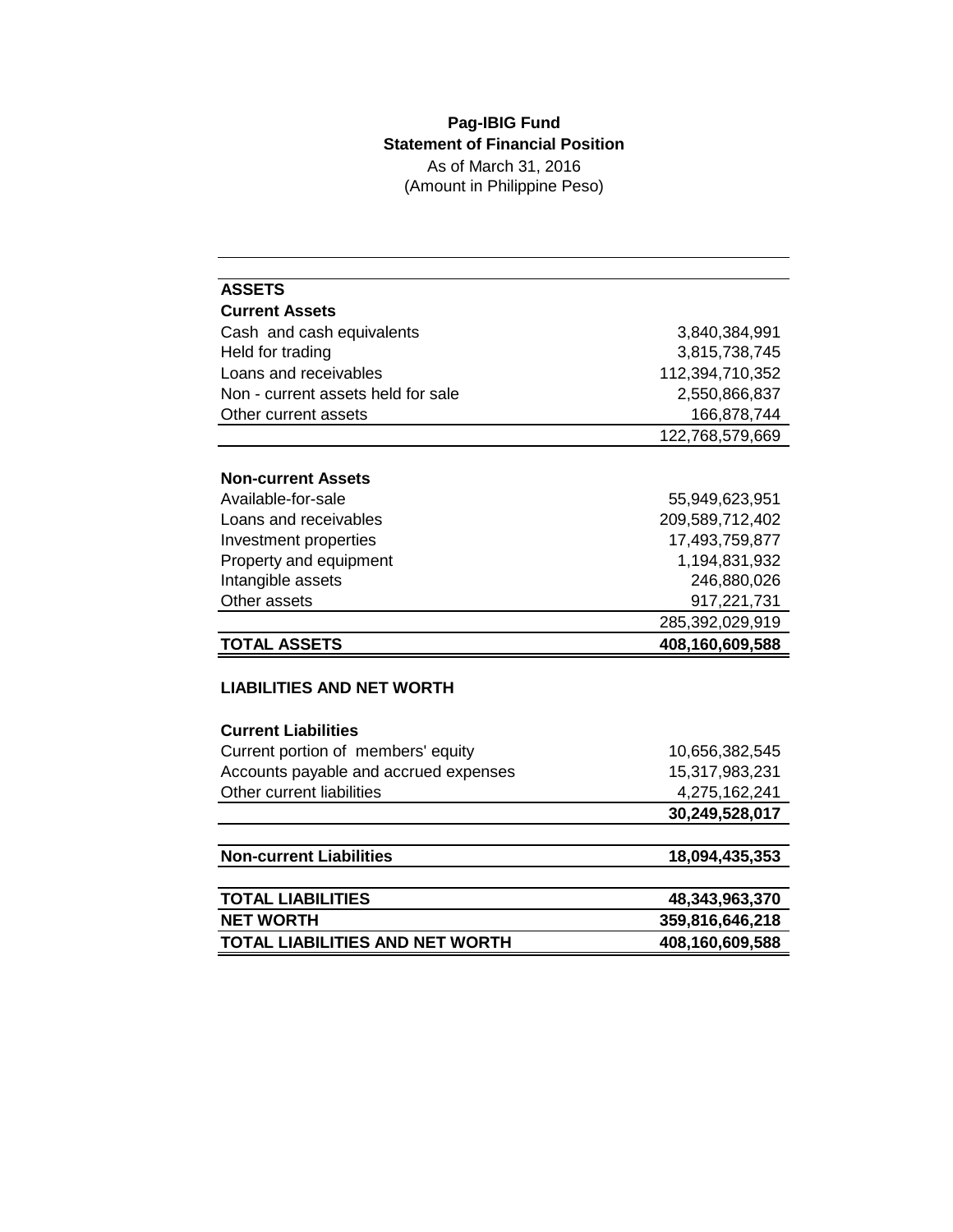## **Pag-IBIG Fund Statement of Comprehensive Income** For the Period Ended March 31, 2016

(Amounts in Philippine Peso)

| <b>INTEREST INCOME</b>                            |               |
|---------------------------------------------------|---------------|
| Loans and receivables                             | 6,553,389,589 |
| Trading and investment securities                 | 707,058,613   |
| Deposits with banks and others                    | 6,744,000     |
|                                                   | 7,267,192,202 |
| <b>OTHER INCOME</b>                               |               |
| Service fees                                      | 570,474,096   |
| Trading and investment securities gains - net     | 37,610,368    |
| Miscellaneous                                     | 935,932,493   |
|                                                   | 1,544,016,957 |
| <b>TOTAL OPERATING INCOME</b>                     | 8,811,209,159 |
| <b>OTHER EXPENSES</b>                             |               |
| Provision for impairment and other losses         | 435,649,493   |
| Compensation and fringe benefits                  | 851,400,847   |
| Occupancy and equipment-related costs             | 141,984,513   |
| Foreign Exchange Loss                             | 79,954,391    |
| Foreclosure and acquired asset management costs   | 187, 124, 847 |
| Depreciation and amortization                     | 56,648,925    |
| <b>Miscellaneous</b>                              | 356,271,901   |
| <b>TOTAL OPERATING EXPENSES</b>                   | 2,109,034,917 |
| <b>INCOME BEFORE INCOME TAX</b>                   | 6,702,174,242 |
| <b>PROVISION FOR INCOME TAX</b>                   |               |
| <b>NET INCOME FOR THE PERIOD</b>                  | 6,702,174,242 |
| <b>OTHER COMPREHENSIVE INCOME GAIN/(LOSS)</b>     |               |
| Net Unrealized Gains (Losses) Available- for-sale |               |
| investments                                       | 1,468,818,273 |
| TOTAL COMPREHENSIVE INCOME FOR THE PERIOD         | 8,170,992,515 |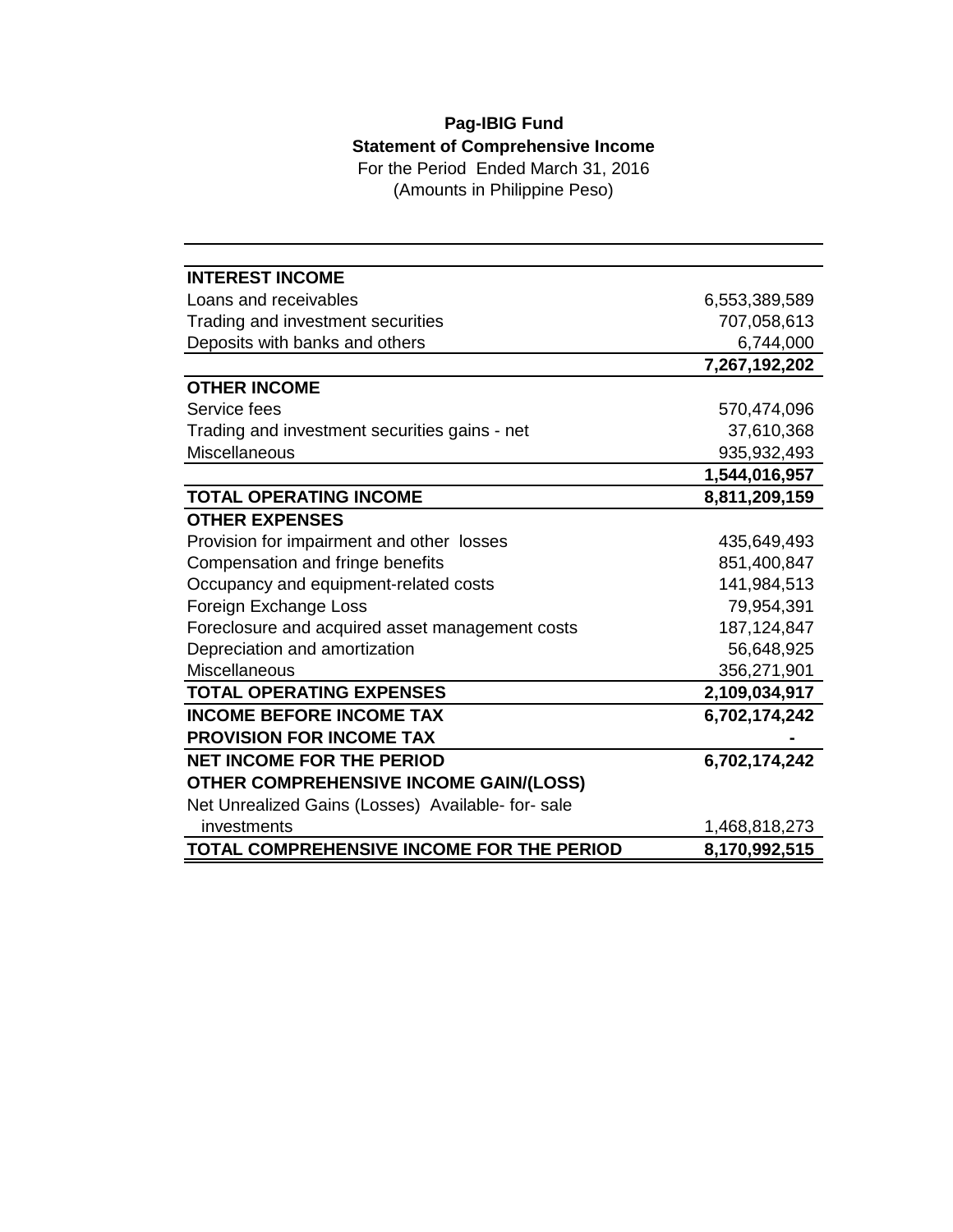## **Pag-IBIG Fund Statement of Changes in Net Worth**

For the Period Ended March 31, 2016 (Amount in Philippine Peso)

| January 1, 2016                                                | 290,136,012,249 | 250.890 | 519.944.055   | 56,777,371,856      | 347,433,579,050 |
|----------------------------------------------------------------|-----------------|---------|---------------|---------------------|-----------------|
| Collections                                                    | 8,102,949,599   |         |               |                     | 8,102,949,599   |
| <b>Dividends</b>                                               | 14,236,276,312  |         |               | (14, 236, 276, 312) |                 |
| Net income                                                     |                 |         |               | 6,702,174,242       | 6,702,174,242   |
| Net unrealized gains (losses) - Avaliable-for-sale investments |                 |         | 1.468.818.273 |                     | 1,468,818,273   |
| Correction of prior years' errors                              |                 |         |               | (8,063,826)         | (8,063,826)     |
| Unclaimed savings                                              |                 |         |               | (1,722)             | (1,722)         |
| Provident claims/TAV offsetting                                | (3,882,809,398) |         |               |                     | (3,882,809,398) |
| March 31, 2016                                                 | 308,592,428,762 | 250.890 | 1,988,762,328 | 49,235,204,238      | 359,816,646,218 |